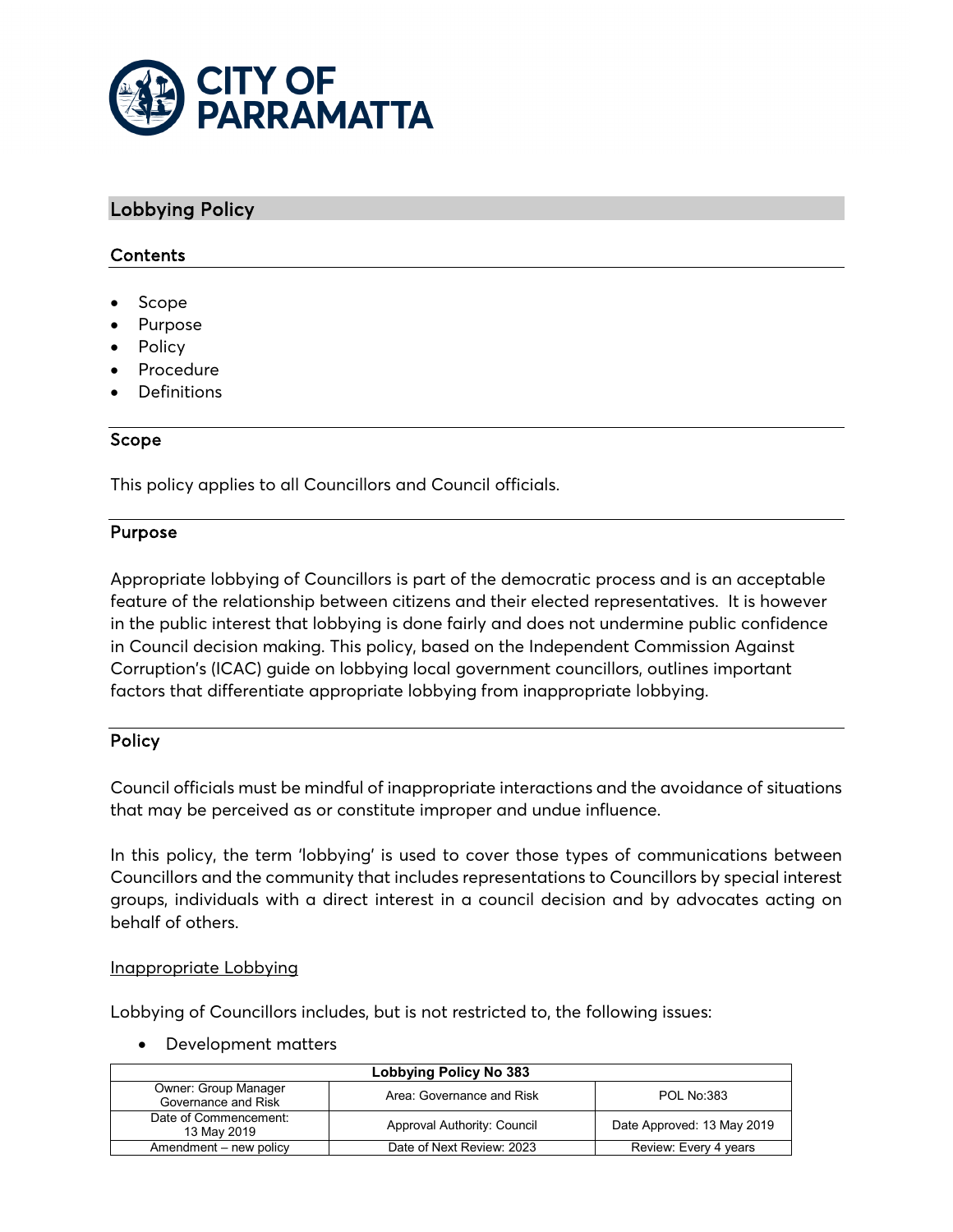

- Upgrading of local facilities, including playgrounds and sporting facilities
- Revenue decisions

Whilst it is not possible to define every type of activity that could institute inappropriate or unlawful lobbying, generally it involves an attempt to obtain preferential consideration or treatment based on factors other than the merits of the matter. Examples of inappropriate or unlawful conduct by Councillors that could occur during the lobbying process include:

- Accepting undisclosed payments or benefits whilst making a decision that affects the gift giver's interests;
- Accepting a political donation in return for the favourable exercise of discretion during decision making – ideally Councillors will keep lobbying and fundraising activities separate to avoid the perception that a political donation could influence their decision making;
- Granting access to a particular individual or group while *unreasonably* denying a similar request by another party;
- Giving undertakings to an interested party prior to considering all the information relevant to a decision;
- Exceeding the role of a councillor for example, directing council staff (in contravention of section 352 of the Local Government Act) over the content of any advice or recommendation on a council matter as a result of being lobbied by a third party;
- Disclosing confidential information; and
- Being unduly influenced by factors that are irrelevant to the merits of the matter under consideration.

Councillors may be lobbied by close friends, associates or relatives, and therefore should consider whether the nature of the relationship and impact of the matter on the lobbyist's interests gives rise to a pecuniary or non-pecuniary interest. These situations should be managed in accordance with the Code of Conduct.

# **Transparency**

The environment and circumstances that Councillors work in makes it difficult to avoid informal discussions with constituents who seek to lobby them. Nevertheless, Councillors should exercise judgement when deciding whether to be involved in private meetings with people seeking to influence a council decision.

| Lobbying Policy No 383                      |                             |                            |  |  |
|---------------------------------------------|-----------------------------|----------------------------|--|--|
| Owner: Group Manager<br>Governance and Risk | Area: Governance and Risk   | <b>POL No:383</b>          |  |  |
| Date of Commencement:<br>13 May 2019        | Approval Authority: Council | Date Approved: 13 May 2019 |  |  |
| Amendment – new policy                      | Date of Next Review: 2023   | Review: Every 4 years      |  |  |

## **Tendering**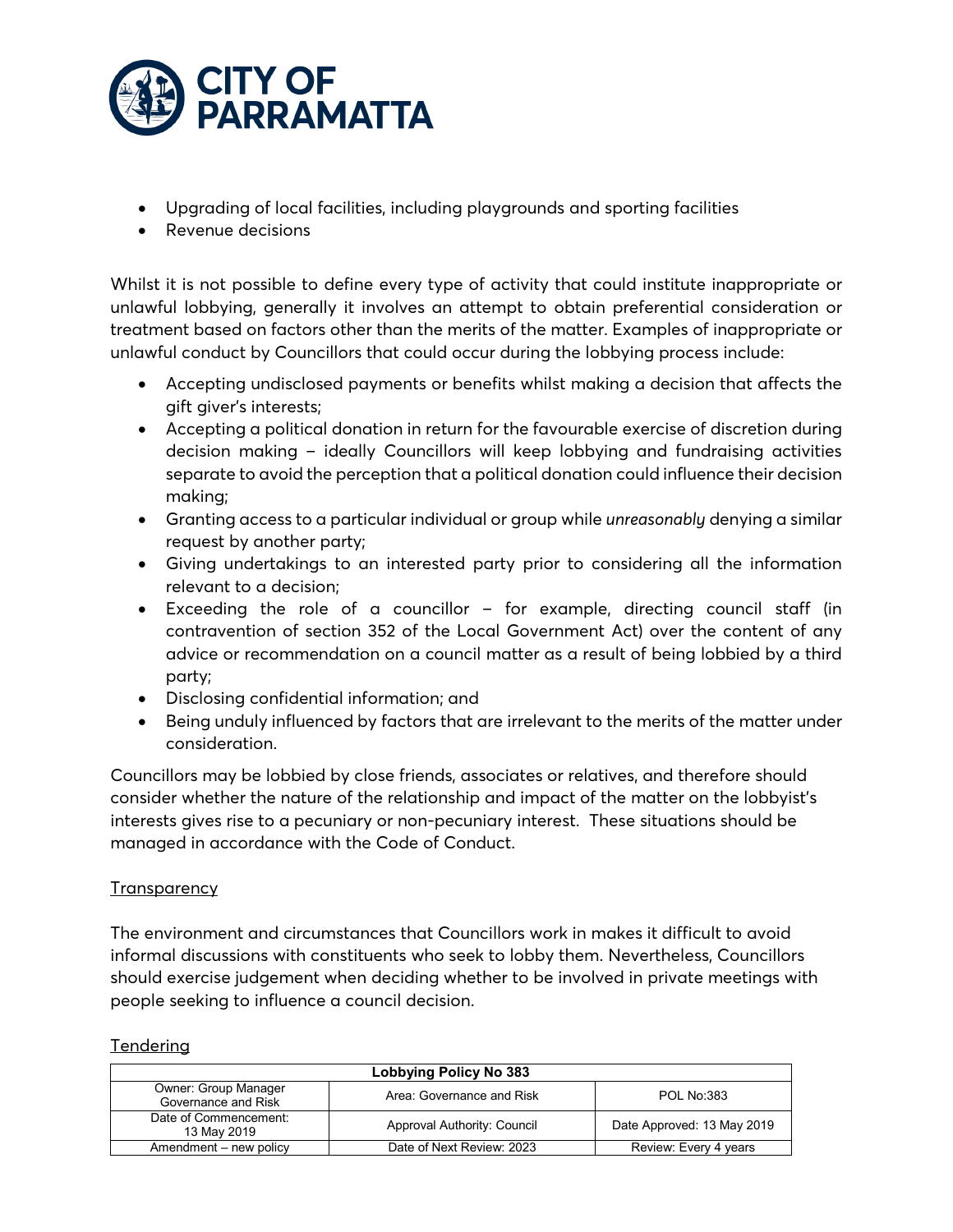

The lobbying of Councillors by tenderers is not permissible. City of Parramatta tender conditions state that "Tenderers should not seek information about this Invitation to Tender or rely on any information relating to this Invitation to Tender from any person other than the Contact Officer".

In addition, tenders are selected based on objective technical and pricing issues and do not involve a 'political' dimension or subjective decisions, nor do they contain mechanisms for community feedback. Any community consultation required is normally done via a formal process before the release of tender documents.

# Procedure

To avoid perceptions of inappropriate lobbying, there are a number of ways Councillors can ensure transparency whilst being lobbied, including:

- Documenting meetings with lobbyists
- Conducting meetings in official locations
- Having others people present during meetings
- Inviting those that have approached them to discuss a significant development to write to council seeking a meeting with Councillors and relevant staff
- Providing information presented during lobbying meetings to council officers for consideration and assessment (if required), distribution to other Councillors and filing as part of council records
- Requesting people who have requested their meeting to put their arguments in writing
- Making a declaration at a council meeting about lobbying activities they have been engaged in that are not part of council's formal processes.

These options should be considered where it would be beneficial to have some form of record about what transpired between themselves and the person(s) lobbying them.

## **Definitions**

'*lobbying*' communications between Councillors and the community that include representations to Councillors by: special interest groups; individuals with a direct interest in a council decision; and advocates acting on behalf of others.

## Associated documents

| Lobbying Policy No 383                      |                             |                            |  |  |
|---------------------------------------------|-----------------------------|----------------------------|--|--|
| Owner: Group Manager<br>Governance and Risk | Area: Governance and Risk   | <b>POL No:383</b>          |  |  |
| Date of Commencement:<br>13 May 2019        | Approval Authority: Council | Date Approved: 13 May 2019 |  |  |
| Amendment – new policy                      | Date of Next Review: 2023   | Review: Every 4 years      |  |  |